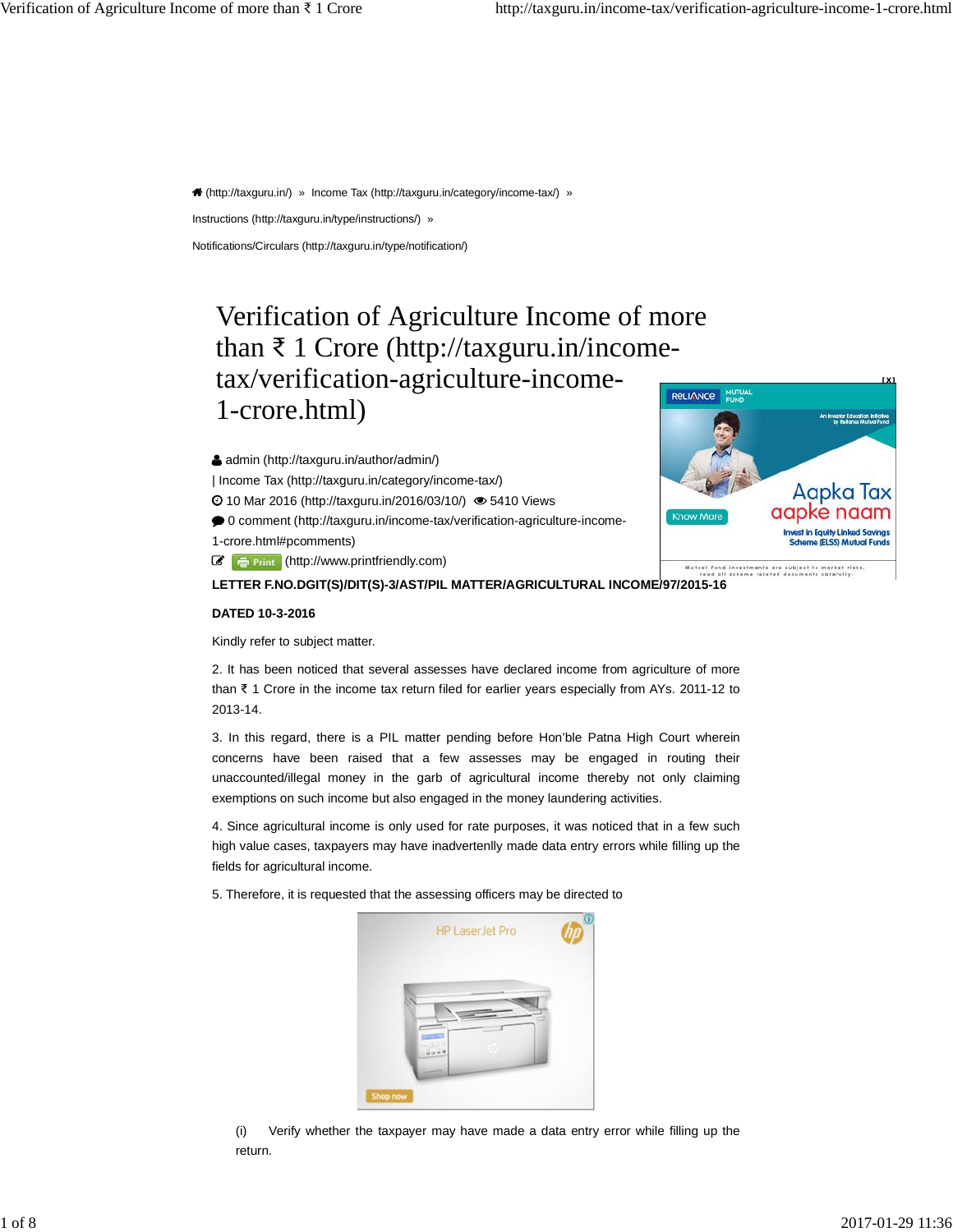(ii) Wherever scrutiny assessment is completed, AO may provide feedback based on assessment records.

(iii) In cases where proceedings u/s 143(3) are pending, assessing officers may be informed to thoroughly verify the claims.

6. The list of cases having agriculture income more than  $\bar{\tau}$  1 Crore alongwith jurisdictional details is placed at itaxnet at the following path :

Ads by ZINC

 $\left[\mathbf{x}\right]$ 

### **Resources ĺ Downloads ĺ Systems ĺ Verification of Agriculture-Income**

You are requested to kindly send a status report in this regard after verification as mentioned above. This feedback may be urgently provided to this Directorate before March 20<sup>th</sup>, 2016 so that we can report the correct figures of claims of agricultural income to the Hon'ble Patna High Court.

7. This issues with the approval of Pr. DGIT(S).

**RCC wise list of cases**

| RCC<br>Code    | <b>RCC</b> Name | ${\cal A}{\cal Y}$<br>2007-08 | AY<br>2008-09  | ${\cal A}{\cal Y}$<br>2009-10 | ${\cal A}{\cal Y}$<br>2010-11 | ${\cal A}Y$<br>2011-12 | ${\cal A}{\cal Y}$<br>2012-13 | ${\cal A}{\cal Y}$<br>2013-14 | ${\cal A}{\cal Y}$<br>2014-15 | ${\cal A}{\cal Y}$<br>2015-16 | $\epsilon$ |
|----------------|-----------------|-------------------------------|----------------|-------------------------------|-------------------------------|------------------------|-------------------------------|-------------------------------|-------------------------------|-------------------------------|------------|
| $\rm{AGR}$     | Agra            |                               |                |                               |                               | $\,1\,$                | $\overline{c}$                | $\overline{c}$                | $\overline{3}$                | $\sqrt{2}$                    |            |
| ${\rm AHM}$    | Ahmedabad       | $\mathbf{1}$                  | $\sqrt{2}$     | $\sqrt{2}$                    | $\overline{c}$                | $\overline{c}$         | $\overline{4}$                | $\tau$                        | $\overline{4}$                | 5                             |            |
| ${\rm ALD}$    | Allahabad       |                               | $\overline{4}$ |                               | $\overline{\mathbf{3}}$       |                        |                               | $\overline{c}$                | $\,1\,$                       | $\overline{c}$                |            |
| $\mathbf{AMR}$ | Amritsar        |                               | $\overline{4}$ | $\overline{3}$                | $\overline{c}$                | $\overline{c}$         | $\overline{3}$                | $\,$ 8 $\,$                   | $\,1\,$                       | $\overline{3}$                |            |
| <b>BBN</b>     | Bhubaneshwar    | $\,1\,$                       | $\overline{4}$ | 5                             | $\,1\,$                       | $\mathbf{1}$           | $\overline{4}$                | $\,1\,$                       |                               |                               |            |
| $BLR$          | Bengaluru       | 17                            | 26             | 26                            | 16                            | 31                     | 51                            | 48                            | 59                            | 47                            |            |
| <b>BOM</b>     | Mumbai          | 19                            | 18             | 21                            | 17                            | 22                     | 35                            | 29                            | 32                            | 19                            |            |
| <b>BPL</b>     | Bhopal          | 6                             | $\tau$         | 5                             | $\,8\,$                       | $\overline{c}$         | 5                             | $\overline{9}$                | 6                             | 6                             |            |
| <b>BRD</b>     | Baroda          | $1\,$                         |                | $\overline{c}$                | $\mathbf{1}$                  | $\overline{3}$         | $\overline{3}$                | $\overline{c}$                | $1\,$                         | $\sqrt{2}$                    |            |
| CAL            | Kolkata         | 20                            | 25             | 24                            | 24                            | 32                     | 30                            | 38                            | 32                            | 14                            |            |
| $\rm CHN$      | Kochi           | $\tau$                        | 12             | $10\,$                        | $\sqrt{6}$                    | $\boldsymbol{7}$       | 10                            | 17                            | $22\,$                        | 18                            |            |
| CMB            | Coimbatore      | $\boldsymbol{7}$              | 14             | 16                            | $11\,$                        | 13                     | $11\,$                        | 15                            | 13                            | $\sqrt{6}$                    |            |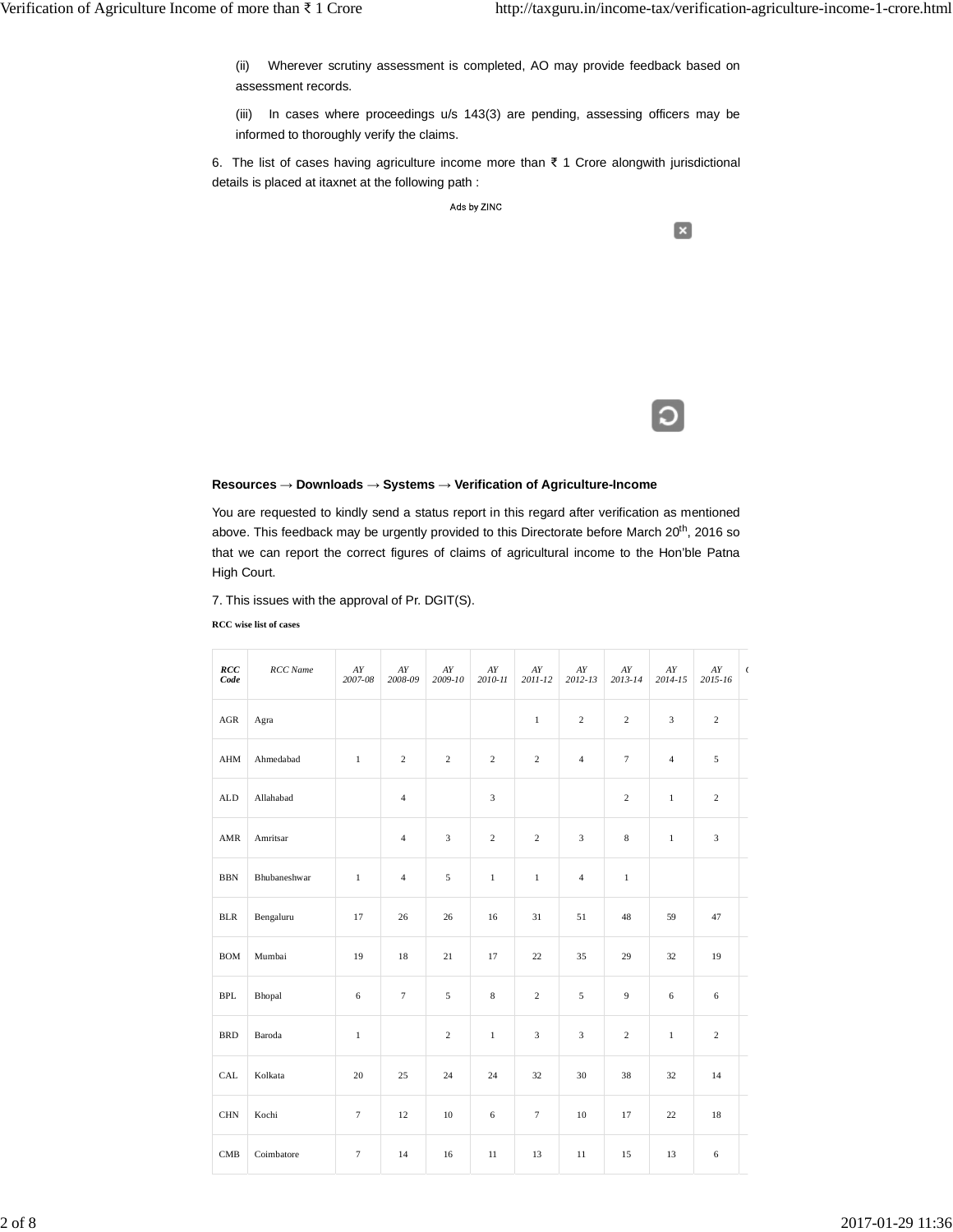| $\rm{DEL}$                  | Delhi             | 28               | 34                      | 24               | 32             | 32               | 31               | 35               | 33               | 26             |
|-----------------------------|-------------------|------------------|-------------------------|------------------|----------------|------------------|------------------|------------------|------------------|----------------|
| <b>HYD</b>                  | Hyderabad         | 19               | $21\,$                  | 20               | $11\,$         | 17               | 18               | 21               | 17               | 18             |
| JBP                         | Jabalpur          | $\,1$            | $\mathfrak{Z}$          | $\mathfrak z$    | $\,2\,$        | $\mathfrak{Z}$   | $\overline{4}$   | 6                | $\boldsymbol{7}$ | 5              |
| $_{\rm JDH}$                | Jodhpur           | $\,1$            | $\,2$                   | $\mathfrak{Z}$   | $\mathfrak{Z}$ | 5                | $\overline{4}$   | $\,1\,$          | $\,1$            | $\,1$          |
| $_{\rm JLD}$                | Jalandhar         | $\boldsymbol{9}$ | 13                      | 6                | 16             | $\sqrt{5}$       | $\sqrt{5}$       | 9                | 13               | 12             |
| $_{\rm JPR}$                | Jaipur            | $\,1$            | 3                       | 6                | $\,1$          | $\,1$            | $\mathfrak{Z}$   | 6                | $\boldsymbol{7}$ | $\,1$          |
| <b>KLP</b>                  | Kolhapur          | $\sqrt{2}$       | $\,1\,$                 | $\mathfrak z$    | 6              | $11\,$           | $\tau$           | $\boldsymbol{7}$ | 5                | $\mathfrak{Z}$ |
| $\ensuremath{\mathrm{KNP}}$ | Kanpur            |                  |                         |                  |                | $\mathbf{1}$     |                  |                  | $1\,$            | $\sqrt{2}$     |
| $\rm LKN$                   | Lucknow           |                  |                         | $\boldsymbol{2}$ | $\,1\,$        | $\overline{4}$   | 5                | $\sqrt{2}$       | $\overline{4}$   | $\mathbf{1}$   |
| MDS                         | Chennai           | 13               | 22                      | 17               | 16             | 11               | 25               | 26               | 34               | 17             |
| MRI                         | Madurai           | $\mathbf{1}$     | $\mathfrak{Z}$          | $\sqrt{5}$       | $\overline{4}$ | $\sqrt{6}$       | 5                | $\sqrt{4}$       | $\overline{4}$   | 6              |
| <b>MRT</b>                  | Merrut            | $\mathbf{1}$     | 3                       | 3                | $\,1$          | $\overline{4}$   | $\sqrt{5}$       | $\,$ 8 $\,$      | 6                | $\,$ 8 $\,$    |
| $_{\rm NGP}$                | Nagpur            | $\,1$            |                         | 3                | $\,1$          |                  | $\,1$            | $\,1$            | $\,1$            | $\overline{c}$ |
| $_{\rm NSK}$                | Nasik             |                  | $\overline{4}$          | $\overline{4}$   | $\overline{c}$ | $\sqrt{5}$       | $\sqrt{6}$       | $\boldsymbol{9}$ | $\tau$           | $\overline{c}$ |
| ${\sf PNE}$                 | Pune              | $\sqrt{5}$       | 8                       | 16               | 15             | 33               | 27               | 30               | 28               | 30             |
| PTL                         | Patiala           |                  | $\overline{\mathbf{4}}$ | 12               | 9              | 12               | $\boldsymbol{9}$ | $10\,$           | $\,$ 8 $\,$      | $10\,$         |
| ${\rm PTN}$                 | Patna             |                  | $\overline{4}$          | 3                | 10             | $\boldsymbol{7}$ | $\sqrt{2}$       | $\sqrt{5}$       | $\overline{4}$   |                |
| RKT                         | Rajkot            |                  | 3                       | $\overline{c}$   | 3              | $\overline{c}$   | 2                | $\overline{c}$   |                  | $\overline{c}$ |
| $\operatorname{RTK}$        | Rohtak            | $\sqrt{6}$       | $\sqrt{5}$              | $\sqrt{5}$       | $\,8\,$        | $11\,$           | $\sqrt{5}$       | $18\,$           | $16\,$           | $\overline{9}$ |
| $\operatorname{SHL}$        | Shillong          | $\sqrt{5}$       |                         | $\sqrt{2}$       | $\overline{4}$ | $\mathfrak z$    | $\sqrt{3}$       | $\sqrt{2}$       | $\,1$            | $\sqrt{2}$     |
| ${\rm SRT}$                 | Surat             | $\,1$            | $\,1$                   | $\sqrt{4}$       | $\overline{c}$ | $\sqrt{2}$       | $\sqrt{2}$       | $\,1$            | $\,1$            | $\overline{4}$ |
| $_{\mbox{\tiny TVD}}$       | Thiruvanantapuram | $\sqrt{6}$       | $10\,$                  | $11\,$           | $14\,$         | $24\,$           | 29               | $23\,$           | $20\,$           | $20\,$         |
| $\ensuremath{\mathsf{VPN}}$ | Vishakhapatnam    | $\,1$            | $\,2$                   | $\,2$            | $\,1$          | $\mathfrak z$    | $\sqrt{2}$       |                  | $\sqrt{2}$       | $\sqrt{2}$     |
| <b>Grand Total</b>          |                   | 180              | 262                     | 270              | 253            | 318              | 358              | 404              | 394              | 307            |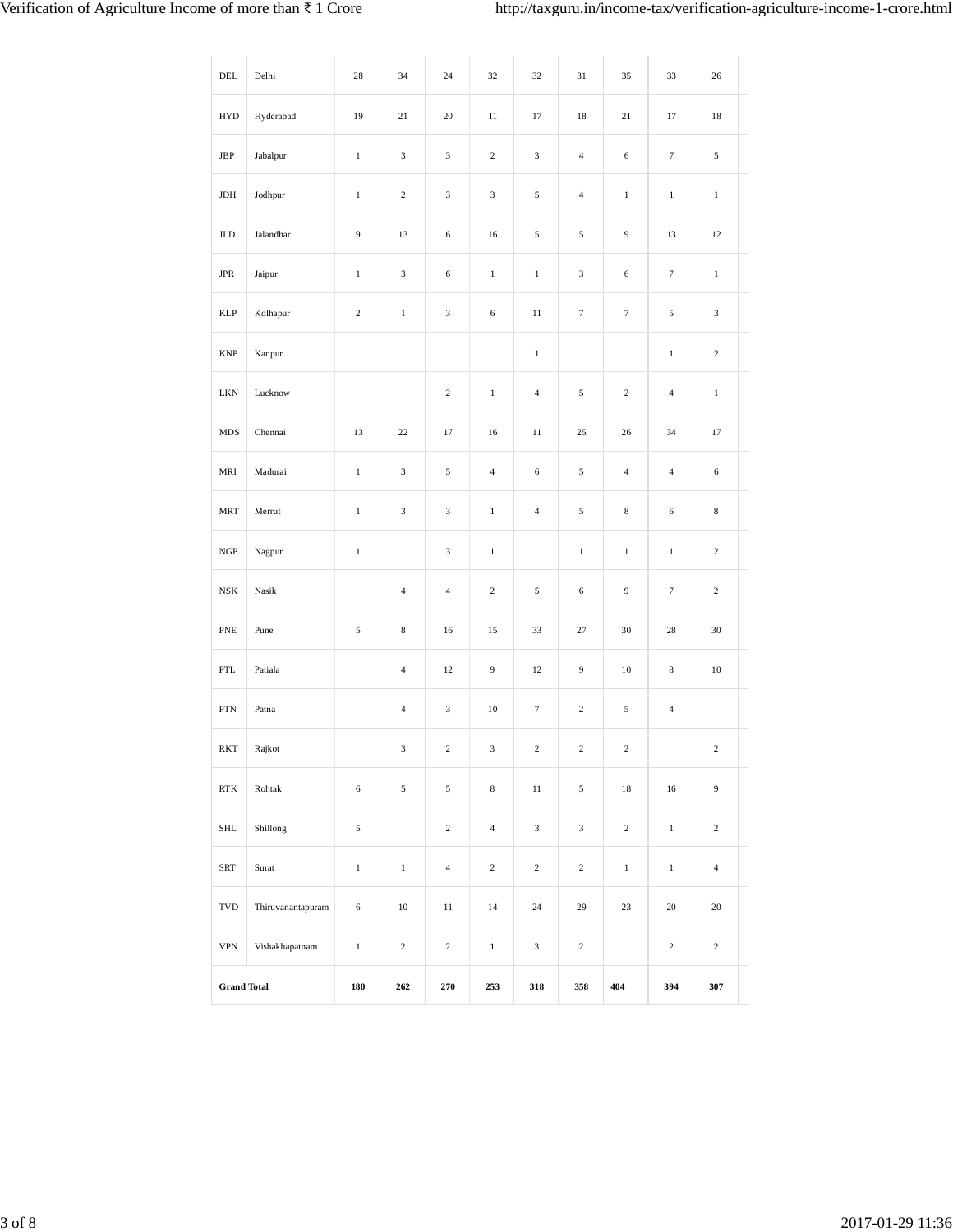$\bigcirc$ 

# **Union Budget** 2017 Top News

A complete breakdown of the budget with expert opinions and analysis. Know more!

bloombergquint.com

## More Under Income Tax ([http://taxguru.in/category/income-tax/\)](http://taxguru.in/category/income-tax/)

Explanatory Notes to Provisions of Finance Act, 2016 ([http://taxguru.in/income-tax/explanatory-notes](http://taxguru.in/income-tax/explanatory-notes-)provisions-finance-act-2016.html)

Link BPO promotion scheme with direct tax benefit: ASSOCHAM ([http://taxguru.in/income-tax/link](http://taxguru.in/income-tax/link-)bpo-promotion-scheme-direct-tax-benefit-assocham.html)

Mark to Market Losses cannot be disallowed unless incurred in respect of speculative contracts ([http://taxguru.in/income-tax/mark-market-losses-disallowed-incurred-respect-speculative](http://taxguru.in/income-tax/mark-market-losses-disallowed-incurred-respect-speculative-)contracts.html)

Sachin Tendulkar gets Favorable verdict in Share Capital Gain Tax case ([http://taxguru.in/income](http://taxguru.in/income-)tax/sachin-tendulkar-gets-favorable-verdict-in-share-capital-gain-tax-case.html)

16 FAQS on implementation of GAAR provisions ([http://taxguru.in/income-tax/16-faqs-implementation](http://taxguru.in/income-tax/16-faqs-implementation-)gaar-provisions.html)

## Posted Under

Category : Income Tax [\(http://taxguru.in/category/income-tax/](http://taxguru.in/category/income-tax/)) (23532)

Type : Instructions [\(http://taxguru.in/type/instructions/\)](http://taxguru.in/type/instructions/) (681) Notifications/Circulars ([http://taxguru.in](http://taxguru.in/) /type/notification/) (28322)

Tags : Income Tax Notifications [\(http://taxguru.in/tag/income-tax-notifications/](http://taxguru.in/tag/income-tax-notifications/)) (9327) Income Tax Scrutiny [\(http://taxguru.in/tag/income-tax-scrutiny/](http://taxguru.in/tag/income-tax-scrutiny/)) (78)

pricing-provisions.html)



## Leave a Reply

Your email address will not be published. Required fields are marked \*

| Comment |  |
|---------|--|
|         |  |
|         |  |
|         |  |
| Name*   |  |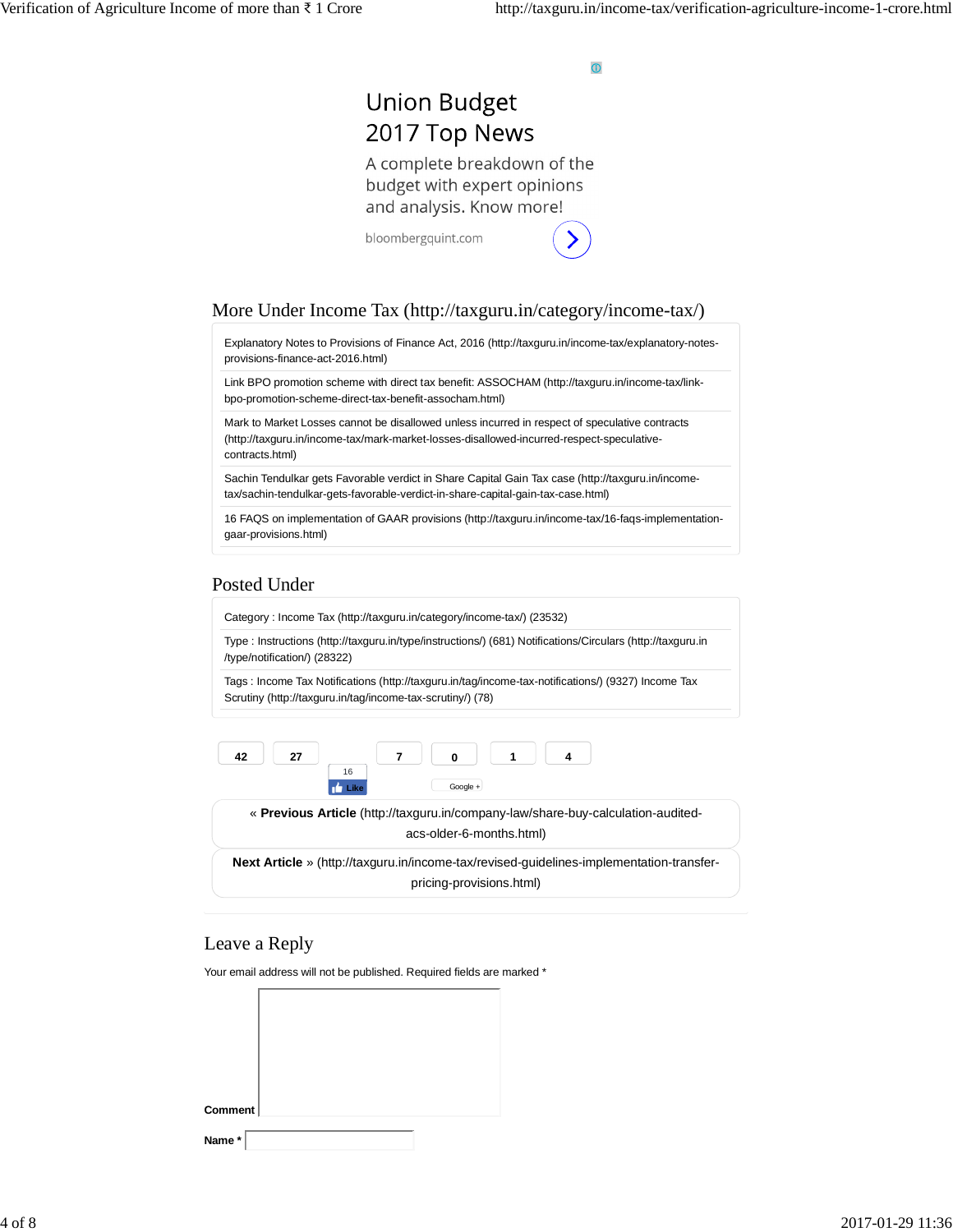| Email *<br>Website                    |                                                                                                                                                |                                                                                                                                                                                                                |                                                                                                                                                                                                                                                                                                                                                                                                                                                                                                                                                        |   |
|---------------------------------------|------------------------------------------------------------------------------------------------------------------------------------------------|----------------------------------------------------------------------------------------------------------------------------------------------------------------------------------------------------------------|--------------------------------------------------------------------------------------------------------------------------------------------------------------------------------------------------------------------------------------------------------------------------------------------------------------------------------------------------------------------------------------------------------------------------------------------------------------------------------------------------------------------------------------------------------|---|
| Post Comment                          |                                                                                                                                                |                                                                                                                                                                                                                |                                                                                                                                                                                                                                                                                                                                                                                                                                                                                                                                                        |   |
| Powered by Google                     |                                                                                                                                                |                                                                                                                                                                                                                | O                                                                                                                                                                                                                                                                                                                                                                                                                                                                                                                                                      |   |
| New design of<br><b>PAN card with</b> | <b>Shocking - Less</b><br>then 50% in                                                                                                          | <b>IT dept starts</b><br>issuing notices                                                                                                                                                                       | <b>PAN card</b><br><b>Importance</b>                                                                                                                                                                                                                                                                                                                                                                                                                                                                                                                   |   |
| <b>Permanent</b><br><b>Account</b>    | <b>Basics of GST -</b><br>Implementation                                                                                                       | <b>Salary Income-</b><br>Exempt                                                                                                                                                                                | <b>Goods &amp; Services</b><br>Tax - Road Map                                                                                                                                                                                                                                                                                                                                                                                                                                                                                                          |   |
| Type & Enter To Search                |                                                                                                                                                |                                                                                                                                                                                                                |                                                                                                                                                                                                                                                                                                                                                                                                                                                                                                                                                        | Q |
|                                       | <b>MUTUAL</b><br><b>RELIANCE</b><br><b>FUND</b><br><b>Know More</b>                                                                            | Aapka Tax<br>aapke naam<br><b>Invest in Equity Linked Savings</b><br><b>Scheme (ELSS) Mutual Funds</b><br>Mutual fund investments are subject to market risks,<br>read all scheme related documents carefully. | slor Education Initialiye                                                                                                                                                                                                                                                                                                                                                                                                                                                                                                                              |   |
| Latest Posts                          |                                                                                                                                                |                                                                                                                                                                                                                |                                                                                                                                                                                                                                                                                                                                                                                                                                                                                                                                                        |   |
| children.html)                        | tax/definition-first-stage-dealer-under-revised-model-gst-law.html)<br>law/standup-india-scheme-financing-scst-andor-women-entrepreneurs.html) |                                                                                                                                                                                                                | 1. Parenting To Raise Financially Smart Children (http://taxguru.in/finance/parenting-raise-financially-smart-<br>2. Definition of First Stage Dealer under revised Model GST Law (http://taxguru.in/goods-and-service-<br>3. Stand-Up India Scheme for financing SC/ST and/or Women Entrepreneurs (http://taxguru.in/corporate-<br>4. Brief Note on IFSC COMPANIES (http://taxguru.in/company-law/brief-note-on-ifsc-companies.html)<br>5. Govt notifies Debts Recovery Tribunals at Hyderabad & Visakhapatnam (http://taxguru.in/corporate-law/govt- |   |
|                                       | notifies-debts-recovery-tribunals-hyderabad-visakhapatnam.html)                                                                                |                                                                                                                                                                                                                |                                                                                                                                                                                                                                                                                                                                                                                                                                                                                                                                                        |   |

- 6. GST- Input Tax Credit Cycle [\(http://taxguru.in/goods-and-service-tax/gst-input-tax-credit-cycle.html\)](http://taxguru.in/goods-and-service-tax/gst-input-tax-credit-cycle.html)
- 3Q DVAT return due date extended to 13/02/2017 [\(http://taxguru.in/goods-and-service-tax/3q-dvat-return-](http://taxguru.in/goods-and-service-tax/3q-dvat-return-)7. due-date-extended-13022017.html)
- 8. Notification No. 02/2017-Customs, Dated: 27.01.2017 (<http://taxguru.in/custom-duty/notification->022017customs-dated-27012017.html)
- Explanatory Notes to Provisions of Finance Act, 2016 (<http://taxguru.in/income-tax/explanatory-notes->9. provisions-finance-act-2016.html)
- 10. Reduce customs duty on chilled & frozen sea food and poultry [\(http://taxguru.in/custom-duty/reduce](http://taxguru.in/custom-duty/reduce-)customs-duty-chilled-frozen-sea-food-poultry.html)

**View All Latest Posts [\(http://taxguru.in/page/2/\)](http://taxguru.in/page/2/)**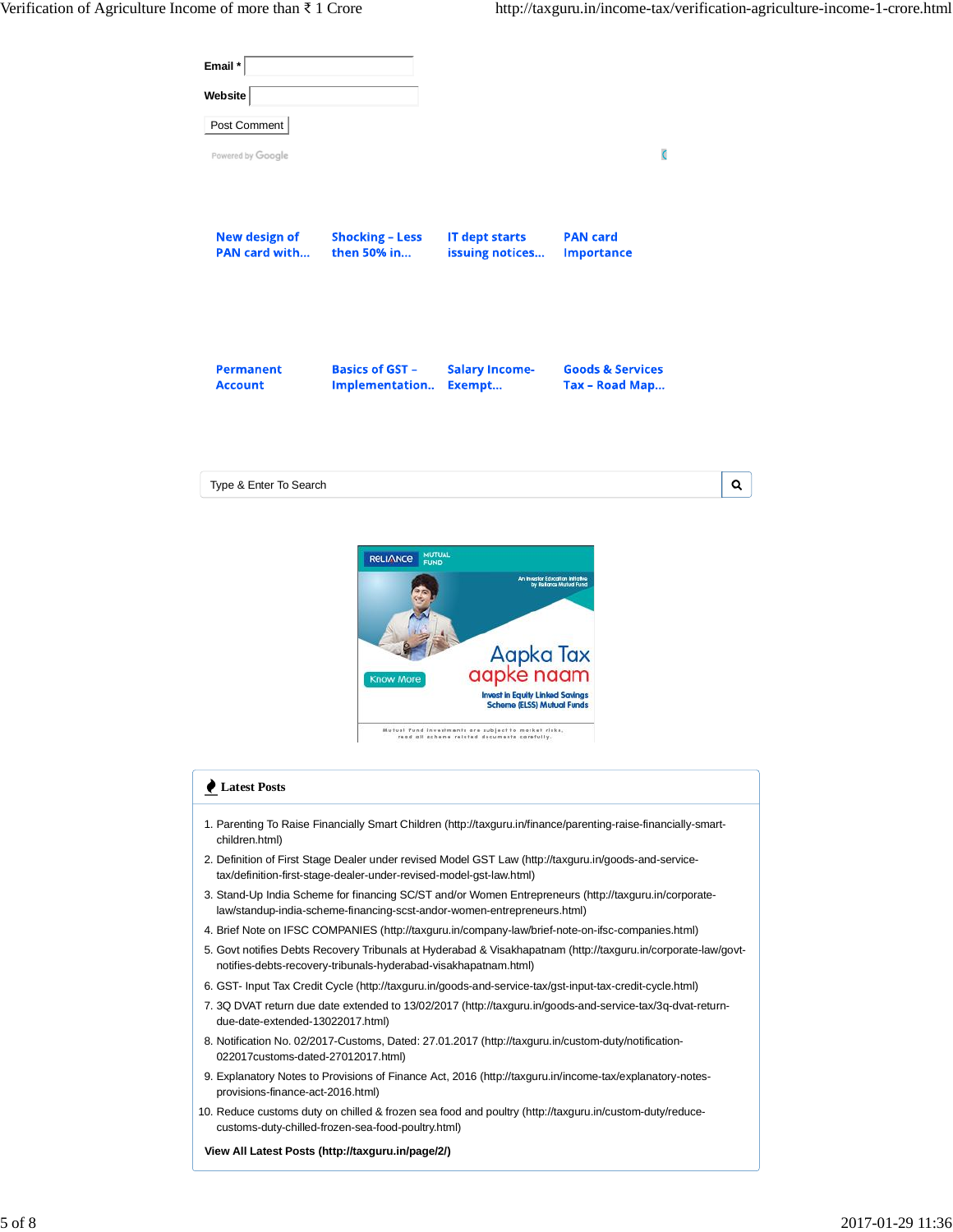### **Featured Posts**

- 5 Amazing points on GST Model Law A must Read [\(http://taxguru.in/goods-and-service-tax/5-amazing-](http://taxguru.in/goods-and-service-tax/5-amazing-)1. points-gst-model-law-read.html)
- 2. Date to start GST Migration for Excise / Service Tax assesses prescribed ([http://taxguru.in/goods](http://taxguru.in/goods-)and-service-tax/date-to-start-gst-migration-for-excise-service-tax-assesses-prescribed.html)
- 3. SPICe (A Bold Initiative By MCA!!!!) [\(http://taxguru.in/company-law/spice-bold-initiative-mca.html](http://taxguru.in/company-law/spice-bold-initiative-mca.html))
- 4. GST Accounts & Records and Accounting prospects ([http://taxguru.in/goods-and-service-tax/gst-accounts](http://taxguru.in/goods-and-service-tax/gst-accounts-)records-accounting-prospects.html)
- 5. Statewise GST Enrolment schedule with % Enrolled [\(http://taxguru.in/goods-and-service-tax/enrolment](http://taxguru.in/goods-and-service-tax/enrolment-)schedule-state.html)
- 6. TDS and TCS provisions under Revised GST Law ([http://taxguru.in/goods-and-service-tax/tds](http://taxguru.in/goods-and-service-tax/tds-)tcs-provisions-revised-gst-law.html)
- 7. Demonetization Pains and Gains (<http://taxguru.in/rbi/demonetization-pains-gains.html>)
- 8. GST- The Need of the Hour [\(http://taxguru.in/income-tax/gst-need-hour.html\)](http://taxguru.in/income-tax/gst-need-hour.html)
- 9. Demonetization May Lead to Lower Taxes ([http://taxguru.in/income-tax/demonetization-lead-taxes.html\)](http://taxguru.in/income-tax/demonetization-lead-taxes.html)
- 10. Impact of GST on Real-Estate Sector [\(http://taxguru.in/goods-and-service-tax/impact-gst-real-estate](http://taxguru.in/goods-and-service-tax/impact-gst-real-estate-)sector.html)

**View All Featured Posts [\(http://taxguru.in/type/featured/](http://taxguru.in/type/featured/))**

## **Popular Posts**

- Notification No. 02/2017-Customs, Dated: 27.01.2017 (<http://taxguru.in/custom-duty/notification->1. 022017customs-dated-27012017.html)
- 2. How to E-Sign GST Enrollment Application using Aadhar Number? ([http://taxguru.in/goods-and-service](http://taxguru.in/goods-and-service-)tax/esign-gst-enrollment-application-aadhar-number.html)
- UIDAI Achieves 111 Crore Mark on Aadhaar Generation (<http://taxguru.in/corporate-law/uidai-achieves->3. 111-crore-mark-aadhaar-generation.html)
- 3Q DVAT return due date extended to 13/02/2017 [\(http://taxguru.in/goods-and-service-tax/3q-dvat-return-](http://taxguru.in/goods-and-service-tax/3q-dvat-return-)4. due-date-extended-13022017.html)
- S. 10(46) Govt notifies Punjab State Electricity Regulatory Commission [\(http://taxguru.in/income-tax/s-](http://taxguru.in/income-tax/s-)5. 1046-govt-notifies-punjab-state-electricity-regulatory-commission.html)
- 6. CA IPC November 2016 result likely on 31st January 2017 ([http://taxguru.in/chartered-accountant/ca-ipc](http://taxguru.in/chartered-accountant/ca-ipc-)november-2016-result-31st-january-2017.html)
- 7. GST- Input Tax Credit Cycle [\(http://taxguru.in/goods-and-service-tax/gst-input-tax-credit-cycle.html\)](http://taxguru.in/goods-and-service-tax/gst-input-tax-credit-cycle.html)
- S. 10(46) Govt notifies Punjab Building & Other Construction Workers Welfare Board ([http://taxguru.in](http://taxguru.in/) 8. /income-tax/s-1046-govt-notifies-punjab-building-other-construction-workers-welfare-board.html)
- 9. De-FACTO Control Ind-As/ IFRS ([http://taxguru.in/finance/defacto-control-indas-ifrs.html\)](http://taxguru.in/finance/defacto-control-indas-ifrs.html)
- 10. Stand-Up India Scheme for financing SC/ST and/or Women Entrepreneurs ([http://taxguru.in/corporate](http://taxguru.in/corporate-)law/standup-india-scheme-financing-scst-andor-women-entrepreneurs.html)

**View All Popular Posts ([http://taxguru.in/popular-posts/\)](http://taxguru.in/popular-posts/)**

#### **NEWSLETTER**

Join our newsletter. We are going to provide you actual information without spam or fluff.

Enter your email address

Subscribe Now

## Search Posts by Date

JANUARY 2017

| M                                  | 18 |  |  |
|------------------------------------|----|--|--|
| « Dec (http://taxguru.in/2016/12/) |    |  |  |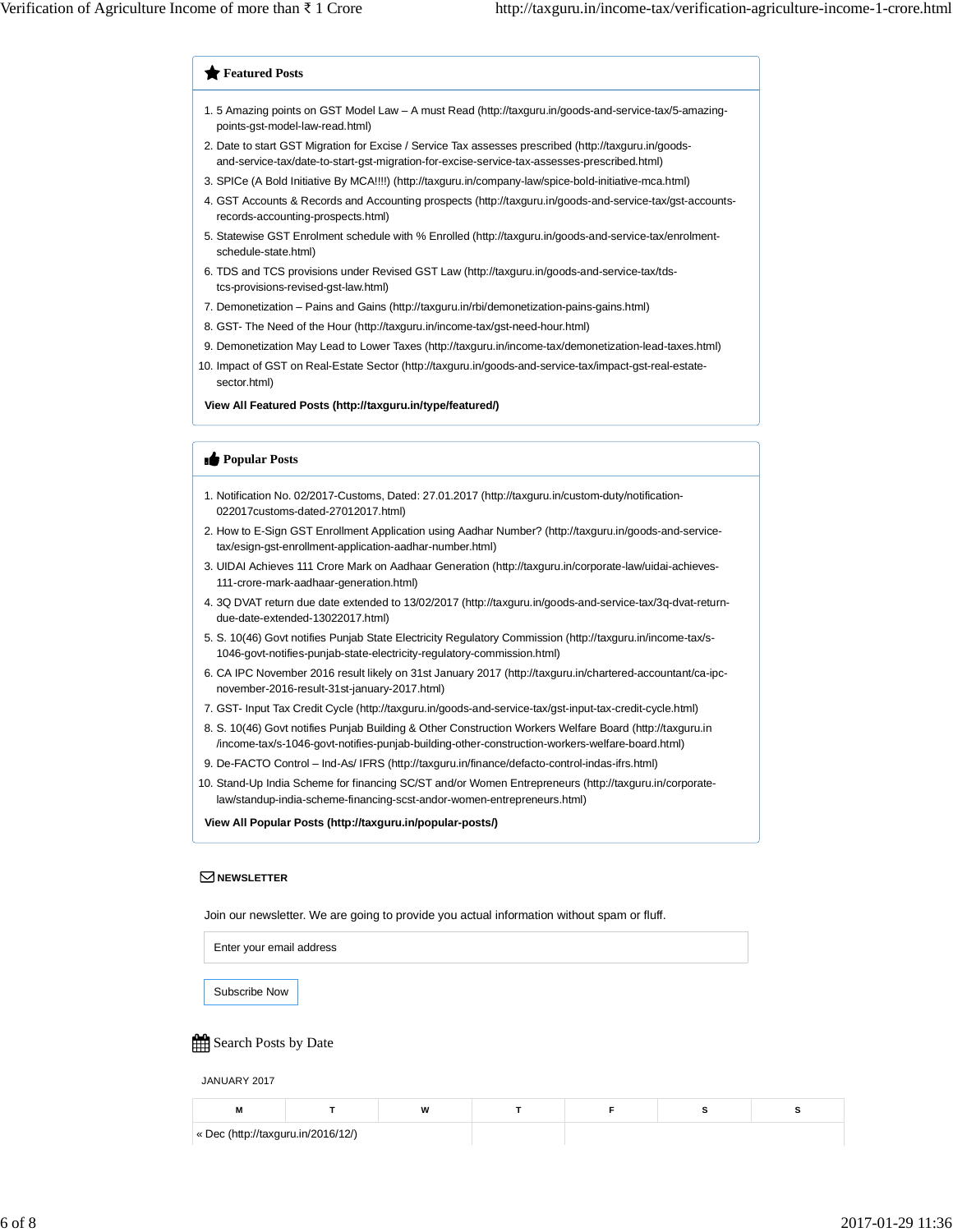| M                                  | T.                 | W                  | T.                 | F                  | s                  | s                  |  |  |
|------------------------------------|--------------------|--------------------|--------------------|--------------------|--------------------|--------------------|--|--|
|                                    |                    |                    |                    |                    |                    |                    |  |  |
| $\overline{2}$                     | 3                  | $\overline{4}$     | 5                  | 6                  | $\overline{7}$     | 8                  |  |  |
| (http://taxguru.in                 | (http://taxguru.in | (http://taxguru.in | (http://taxguru.in | (http://taxguru.in | (http://taxguru.in | (http://taxguru.in |  |  |
| /2017/01/02/)                      | /2017/01/03/)      | /2017/01/04/)      | /2017/01/05/)      | /2017/01/06/)      | /2017/01/07/)      | /2017/01/08/)      |  |  |
| 9                                  | 10                 | 11                 | 12                 | 13                 | 14                 | 15                 |  |  |
| (http://taxguru.in                 | (http://taxguru.in | (http://taxguru.in | (http://taxguru.in | (http://taxguru.in | (http://taxguru.in | (http://taxguru.in |  |  |
| /2017/01/09/)                      | /2017/01/10/)      | /2017/01/11/)      | /2017/01/12/)      | /2017/01/13/)      | /2017/01/14/)      | /2017/01/15/)      |  |  |
| 16                                 | 17                 | 18                 | 19                 | 20                 | 21                 | 22                 |  |  |
| (http://taxguru.in                 | (http://taxguru.in | (http://taxguru.in | (http://taxguru.in | (http://taxguru.in | (http://taxguru.in | (http://taxguru.in |  |  |
| /2017/01/16/)                      | /2017/01/17/)      | /2017/01/18/)      | /2017/01/19/)      | /2017/01/20/)      | /2017/01/21/)      | /2017/01/22/)      |  |  |
| 23                                 | 24                 | 25                 | 26                 | 27                 | 28                 | 29                 |  |  |
| (http://taxguru.in                 | (http://taxguru.in | (http://taxguru.in | (http://taxguru.in | (http://taxguru.in | (http://taxguru.in | (http://taxguru.in |  |  |
| /2017/01/23/)                      | /2017/01/24/)      | /2017/01/25/)      | /2017/01/26/)      | /2017/01/27/)      | /2017/01/28/)      | /2017/01/29/)      |  |  |
| 30                                 | 31                 |                    |                    |                    |                    |                    |  |  |
| « Dec (http://taxguru.in/2016/12/) |                    |                    |                    |                    |                    |                    |  |  |